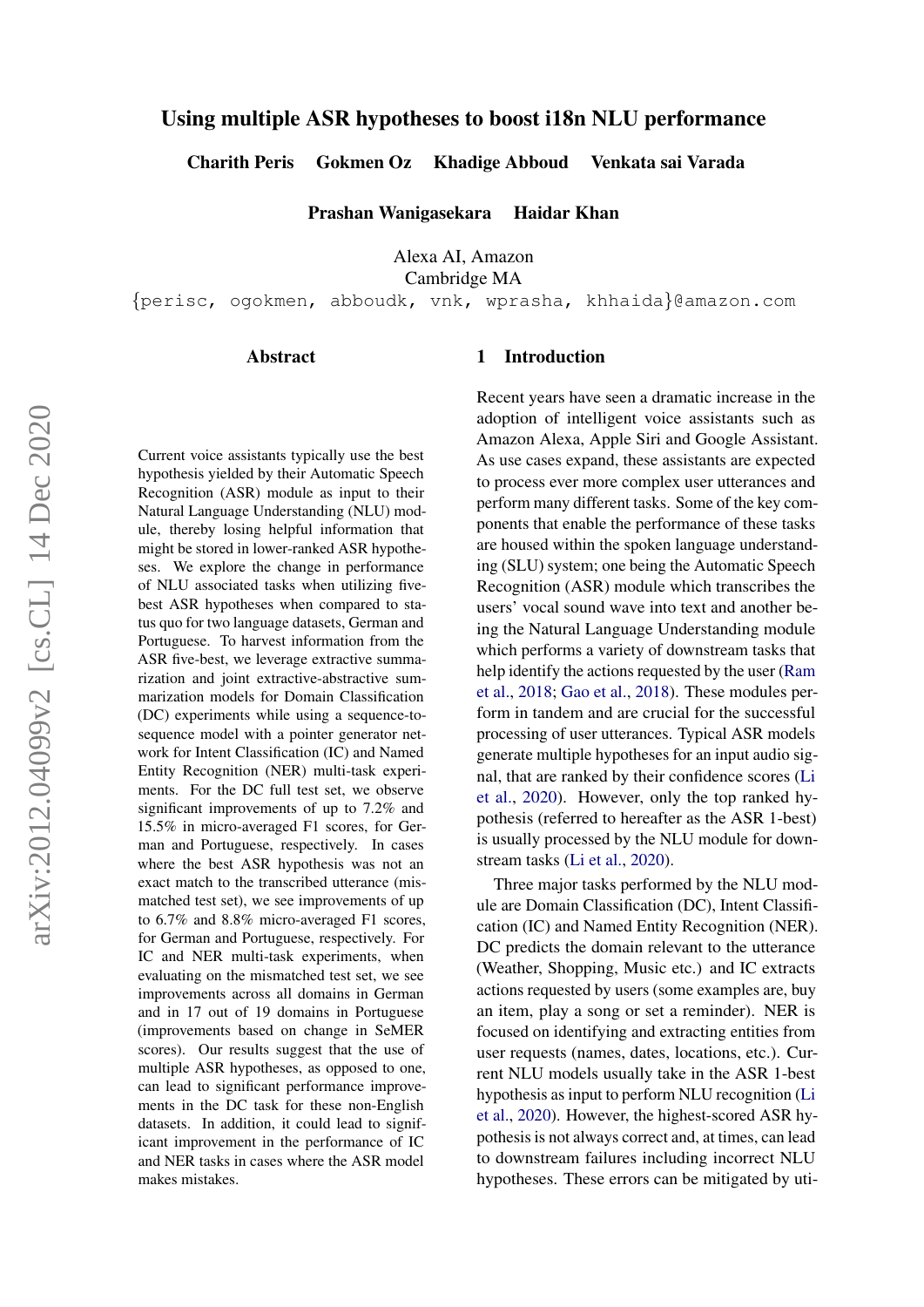lizing multiple top-ranked ASR hypotheses (ASR n-best hypotheses) in NLU modeling, which have a higher likelihood of containing the correct hypothesis. Even in the case of all n-best hypotheses being incorrect, the NLU models may be capable of recovering the correct hypothesis by integrating the information contained within the n-best hypotheses. Hence, the use of multiple hypotheses should help obtain firmer predictions from ASR modules for their corresponding NLU module and result in improved performance.

In this study we focus on two non-English internal datasets, German and Portuguese, and evaluate the use of ASR n-best hypotheses for improving NLU modeling within these contexts. Given that the ASR models we use in this experiment produce a maximum of five (or less) hypotheses per input utterance, we utilize all available hypotheses (referred to hereafter as the ASR 5-best) for our work. We leverage two BERT-based summarization models [\(Devlin et al.,](#page-8-3) [2019;](#page-8-3) [Liu,](#page-8-4) [2019;](#page-8-4) [Liu and](#page-8-5) [Lapata,](#page-8-5) [2019\)](#page-8-5) and a sequence-to-sequence model with a pointer generator network [\(Rongali et al.,](#page-9-0) [2020\)](#page-9-0) to extract the information from the ASR 5-best hypotheses. We show that using multiple hypotheses, as opposed to just one, can significantly improve the overall performance of DC, and the performance of IC and NER in cases where the ASR model makes mistakes. We describe relevant work in Section [2](#page-1-0) and present a description of our data set and opportunity cost analysis in Section [3.](#page-2-0) In Section [4](#page-2-1) we describe the architecture of our models. In Section [5,](#page-4-0) we present our experimental results followed by our conclusions in Section [6.](#page-7-0)

## <span id="page-1-0"></span>2 Related work

Using deep learning models for summarization has been an active area of research in the recent past. Two popular types in current literature have been extractive summarization and abstractive summarization. Extractive summarization systems summarize by identifying and concatenating the most important sentences in a document whereas abstractive summarization systems conceptualize the task as a sequence-to-sequence problem and generate the summary by paraphrasing sections of the source document. Extensive work has been done on extractive summarization [\(Liu,](#page-8-4) [2019;](#page-8-4) [Cheng](#page-8-6) [and Lapata,](#page-8-6) [2016;](#page-8-6) [Nallapati et al.,](#page-8-7) [2016a;](#page-8-7) [Narayan](#page-8-8) [et al.,](#page-8-8) [2018b;](#page-8-8) [Dong et al.,](#page-8-9) [2018;](#page-8-9) [Zhang et al.,](#page-9-1) [2018;](#page-9-1) [Zhou et al.,](#page-9-2) [2018\)](#page-9-2) and abstractive summarization [\(Narayan et al.,](#page-8-10) [2018a;](#page-8-10) [See et al.,](#page-9-3) [2017;](#page-9-3) [Rush et al.,](#page-9-4) [2015;](#page-9-4) [Nallapati et al.,](#page-8-11) [2016b\)](#page-8-11) used in isolation. Furthermore, studies have shown improvement in summary quality when extractive and abstractive objectives have been used in combination [\(Liu and Lapata,](#page-8-5) [2019;](#page-8-5) [Gehrmann et al.,](#page-8-12) [2018;](#page-8-12) [Li et al.,](#page-8-13) [2018\)](#page-8-13).

[Liu](#page-8-4) [\(2019\)](#page-8-4) proposed a simple, yet powerful, variant of BERT for extractive summarization in which they modified the input sequence of BERT from its original two sentences to multiple sentences. They used multiple classification tokens ([CLS]) combined with interval segment embeddings to distinguish multiple sentences within a document. They appended several summarization specific layers (either a simple classifier, a transformer or an LSTM) on top of the BERT outputs to capture document level features relevant for extracting summaries. Following this work, [Liu and](#page-8-5) [Lapata](#page-8-5) [\(2019\)](#page-8-5) proposed a model that comprises of the pre-trained BERT extractive summarization model [\(Liu,](#page-8-4) [2019\)](#page-8-4) as the encoder and a decoder which consists of a 6-layered transformer [\(Vaswani](#page-9-5) [et al.,](#page-9-5) [2017\)](#page-9-5). The encoder was fine-tuned in two stages, first on the extractive summarization task and then again on an abstractive summarization task resulting in a joint extractive-abstractive model that showed improved performance on summarization tasks.

The utilization of multiple ASR hypotheses for improved NLU model performance across DC, IC tasks was first introduced by [Li et al.](#page-8-2) [\(2020\)](#page-8-2). They proposed the use of 5-best ASR hypotheses to train a BiLSTM language model, instead of using a single 1-best hypothesis selected using either majority vote, highest confidence score or a reranker. They explored two methods to integrate the n-best hypothesis: a basic concatenation of hypotheses text and a hypothesis embedding concatenation using max/avg pooling. The results show 14%-25% relative gains in both DC and IC accuracy.

In our work, we explore the performance improvement offered by utilizing the ASR 5-best hypotheses in previously unexplored languages, German and Portuguese. We also differ from previous studies due to our use of the superior BERTbased extractive [\(Liu,](#page-8-4) [2019\)](#page-8-4) and joint extractiveabstractive [\(Liu and Lapata,](#page-8-5) [2019\)](#page-8-5) summarization models to extract a summary hypothesis for the DC task, from the ASR 5-best.

Voice assistants traditionally handle IC and NER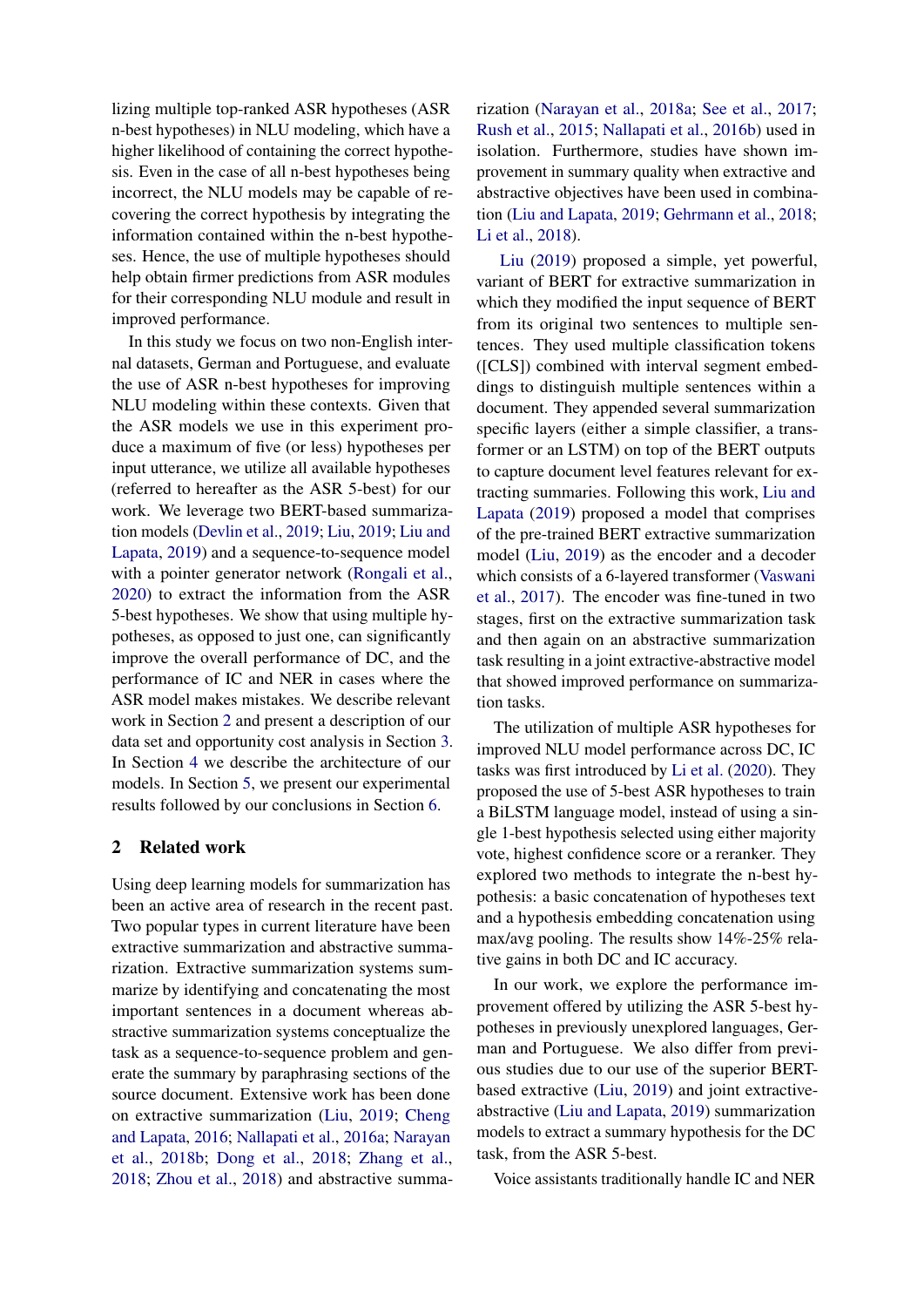tasks using semantic parsing components which typically comprise of statistical slot-filling systems for simple queries and, in more recent time, shiftreduce parsers [\(Gupta et al.,](#page-8-14) [2018;](#page-8-14) [Einolghozati](#page-8-15) [et al.,](#page-8-15) [2019\)](#page-8-15) for more complex utterances. [Rongali](#page-9-0) [et al.](#page-9-0) [\(2020\)](#page-9-0) proposed a unified architecture based on sequence-to-sequence models and pointer generator networks to handle both simple and complex IC and NER tasks with which they achieve stateof-the-art results. In this work, we use a model that expands this approach to consume the 5-best ASR hypotheses and evaluate its performance on IC/NER tasks for the two language datasets considered.

# <span id="page-2-0"></span>3 Data

Our experiments focus on two non-English internal datasets; German and Portuguese. We run all utterances in each language through one languagespecific ASR model and take the top-ranked ASR hypothesis for each utterance as ASR 1-best and all available hypotheses for each utterance (a maximum of five in our models) as ASR 5-best. In addition, we also obtain a human transcribed version of each utterance. For German, we use 1.48 million utterances from 21 domains for training and validation. We split the data randomly within each domain, with 85% used for training and 15% for validation. An independent set of 193K utterances are used for testing. Within the independent test set we find 17K utterances where the ASR 1-best did not match the transcribed utterance exactly and mark them as the "mismatched" test set. (Table [1\)](#page-3-0). For Portuguese, we use 890K utterances from 19 domains for training and validation, split the same way as with German. Another 247K utterances are used for testing. We find 41K utterances within test, where the ASR 1-best did not match the transcribed utterance exactly, and mark them as the mismatched test set (Table [1\)](#page-3-0).

## <span id="page-2-2"></span>3.1 Opportunity Cost Measurement

[Li et al.](#page-8-2) [\(2020\)](#page-8-2) showed improvement in NLU model performance on English (en-US) upon utilizing the ASR 5-best hypotheses instead of only ASR 1-best. However, the impact of this on non-English languages has not yet been explored. To understand the opportunity of improvement that the ASR 5-best hypotheses can lend to NLU model performance in German and Portuguese datasets, we analyze the ASR 5-best hypotheses in compar-

ison to the ground-truth human transcribed data for each of the considered language datasets. First, we calculate the number of exact matches to the transcribed utterance occurring in each of the top 5 best hypotheses. It should be mentioned that each ASR hypothesis is different from the others and only one hypothesis (if at all) can match the transcribed utterance. Next we compute the amount of exact matches found in the  $n^{th}$ -best hypothesis set, as a fraction of the volume of exact matches found at 1-best. The results are shown in Table [2.](#page-3-1) We find that the amount of exact matches that occur in 2-5 best hypotheses, compared to the volume of exact matches that occur in the top-ranked hypothesis, is large for Portuguese (30.16%) and German (20.83%) (see Table [2\)](#page-3-1). This gives an indication of the opportunity present in using hypotheses beyond ASR 1-best for each language dataset.

In Table [3,](#page-4-1) we further illustrate the use of the ASR 5-best hypotheses by showing three possible cases of stored information that we want our NLU model to extract; selecting the best matching hypothesis (first and second rows) and combining hypotheses (third row).

# <span id="page-2-1"></span>4 Experimental Setup

#### 4.1 DC models

For our DC experiments, we compare performance across the following classification models:

- Baseline A BERT-based classification baseline model with MLP classifier trained on the *transcribed utterance* and tested on the *ASR 1-best*
- BSUMEXT- A BERT-based extractive summarization model trained and tested on the *ASR 5-best*
- BSUMEXTABS– A BERT-based joint extractive and abstractive summarization model trained and tested on the *ASR 5-best*

Standard testing on transcribed utterances underestimates the combined ASR and NLU errors. In order to avoid this our test sets exclude transcribed utterances and thus reflect the real situation.

In Section [3,](#page-2-0) we described the simple extractive summarization model proposed by [Liu](#page-8-4) [\(2019\)](#page-8-4). We adapt their extractive summarization model to take the ASR 5-best hypotheses as input and output a probability score per domain based on a summarized hypothesis. Figure [1](#page-4-2) shows the architecture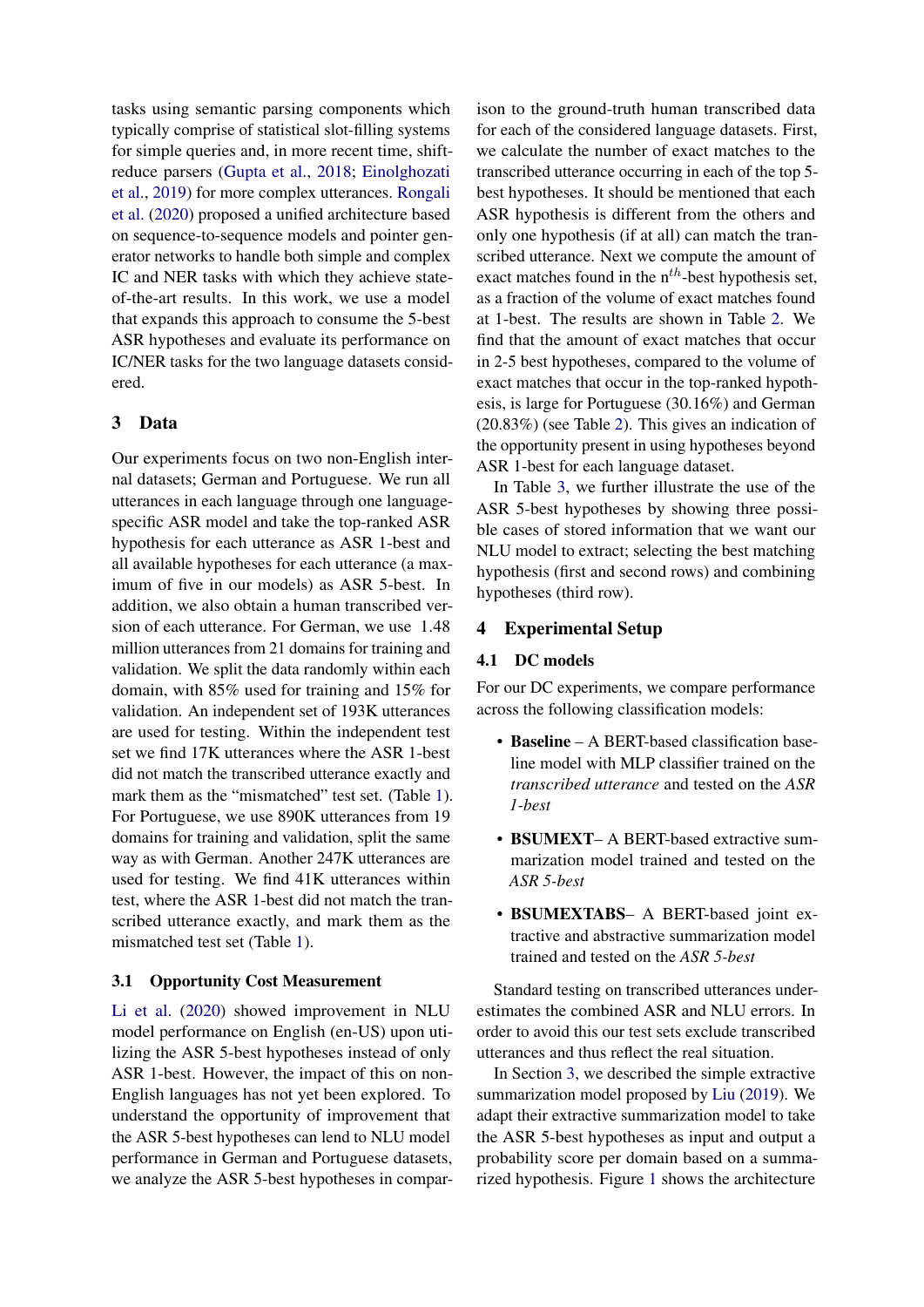Table 1: Total data set sizes in terms of utterance counts

| Language               | Train                 | Validation | Test (full) | Test (mismatched) |
|------------------------|-----------------------|------------|-------------|-------------------|
| <b>German</b>          | $1.255.402$   221.543 |            | 192,697     | 16.672            |
| Portuguese   $756,148$ |                       | 133.438    | 246,638     | 40,896            |

<span id="page-3-1"></span><span id="page-3-0"></span>Table 2: Exact Matches to the transcribed utterance found in ASR n-best as a percentage of Exact Matches found in ASR 1-best

| n              | Portuguese $(\% )$ | German $(\% )$ |
|----------------|--------------------|----------------|
| $\overline{2}$ | 16.55              | 10.26          |
| 3              | 7.1                | 5.01           |
| 4              | 3.92               | 3.33           |
| 5              | 2.59               | 2.23           |
| total          | 30.16              | 20.83          |

of BSUMEXT with ASR 5-best input. The task of the BSUMEXT model is to create an extractive summary by picking from the class assigned to each hypothesis. This summary is then fed into a multi-layer perceptron classifier to perform the DC task. As in the case of [Liu](#page-8-4) [\(2019\)](#page-8-4), vanilla BERT is modified to include multiple [CLS] symbols. Each symbol is used to obtained features of each of the ASR n-best hypotheses preceding it. Alternating hypotheses fed into the model are assigned a segment embedding (E\_A or E\_B), based on whether it is an even or odd numbered hypothesis. For example for a sentence "play music" :

|  |                        | 1 ASR 1-best: play muse           | [E A] |
|--|------------------------|-----------------------------------|-------|
|  |                        | 2 ASR 2-best: play mu chick [E_B] |       |
|  |                        | 3 ASR 3-best: play news           | [E A] |
|  | 4 ASR 4-best: play mus |                                   | [E B] |
|  |                        | 5 ASR 5-best: play my sick [E_A]  |       |

The model then takes the [CLS] representation of each ASR 5-best utterance and performs multiheaded attention to obtain the summary hypothesis.

For the BSUMEXTABS model, the BERT encoder is fine-tuned on an abstractive summarization task and then further fine-tuned on the extractive summarization task. In this model the summary hypothesis fed into the multi-layer perceptron classifier, is generated token by token in a sequence-tosequence fashion. Similar to [Liu and Lapata](#page-8-5) [\(2019\)](#page-8-5), a decoupled fine-tuning schedule which separates the optimizers of the encoder and the decoder is used.

We trained each of our models for up to 30 epochs and use the best performing model, based on validation metrics, for evaluating the independent test set.

#### <span id="page-3-2"></span>4.2 IC/NER models

We compare the following models for the IC and NER tasks:

- Baseline A BERT-based classification baseline model trained on the *transcribed utterance* and tested on the *ASR 1-best*
- BERT S2S NBEST PTR A BERT-based sequence-to-sequence model which employs a pointer generator network, trained on the *ASR 5-best + transcribed utterance* and tested on *ASR 5-best*

Instead of a typical sequence tagging problem, [Rongali et al.](#page-9-0) [\(2020\)](#page-9-0) propose a unified architecture to handle IC and NER tasks as a sequence generation problem. We build upon that approach. BERT\_S2S\_NBEST\_PTR is a sequenceto-sequence model augmented with a pointer generator network which functions as a self-attention mechanism. We expand the architecture proposed by [Rongali et al.](#page-9-0) [\(2020\)](#page-9-0) to include multiple input queries. The model task is to generate target words which can be either intent or slot delimiters or words that are from the source sequences. The pointer generator network enables the model to generate pointers to the source sequences (instead of using a large vocabulary of tokens) within the target sequence. An example of a source sequence with two ASR hypotheses and a target sequence looks as follows (we use spaces to delimit hypotheses and  $\&$  to delimit separate tokens within an utterance):

```
1 Source: ply_&_madonna play_&_mad_&_owner
Target: PlaySongIntent ( @ptr1_0
    ArtistName( @ptr0_1 )ArtistName )
    PlaySongIntent
```
where  $@ptr0_1$ , for example, is a pointer to the second word "madonna" in the first utterance of the source query. One advantage of using pointers instead of the actual tokens is the smaller target vocabulary required for the decoder, resulting in a more light-weight model.

The architecture consists of a pre-trained BERT encoder and a transformer decoder [\(Devlin et al.,](#page-8-3)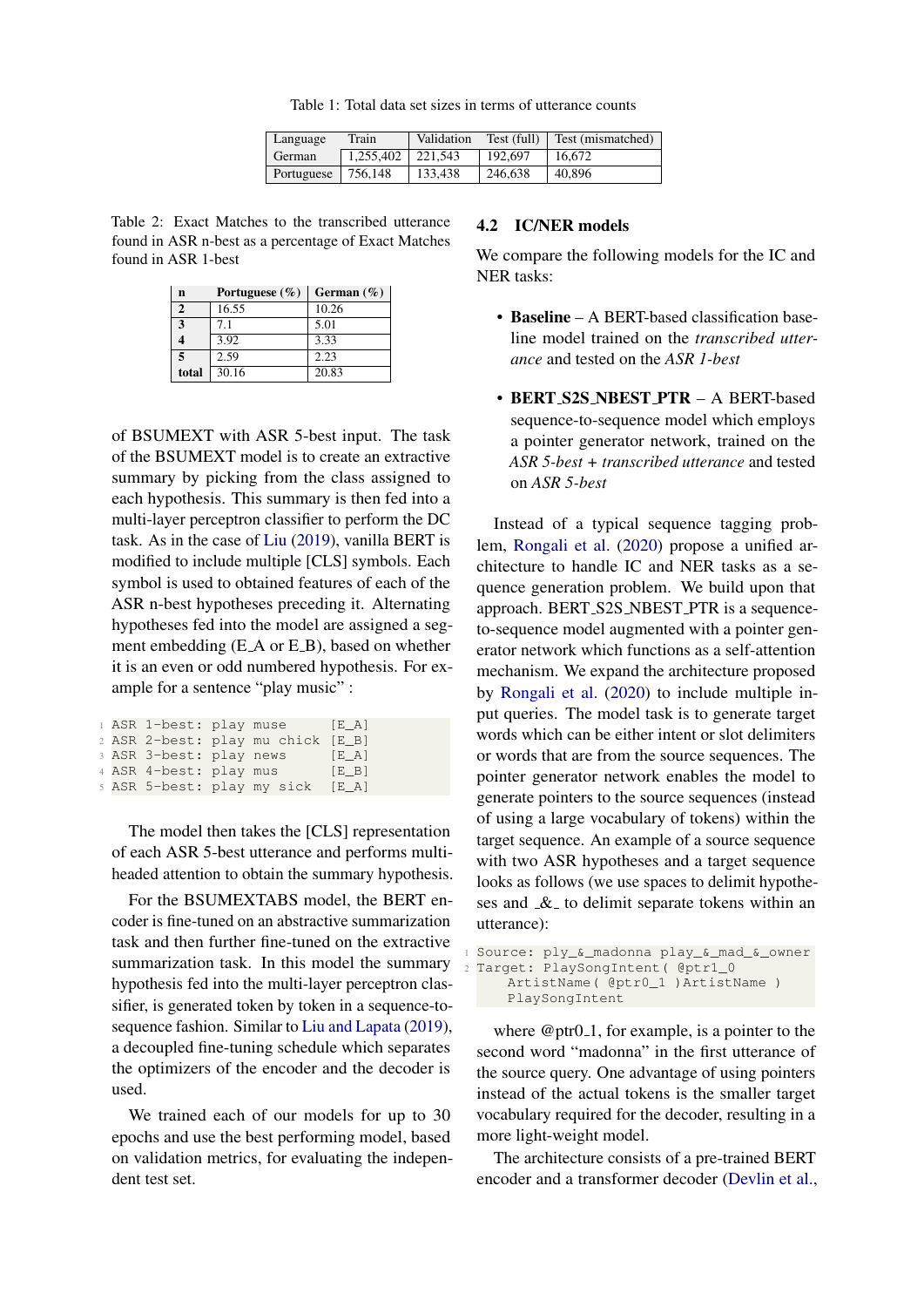<span id="page-4-2"></span>

<span id="page-4-1"></span>Table 3: Illustrative examples in English that compares the 3-best ASR hypotheses to the transcribed utterance

Transcription 1- best hypothesis 2-best hypothesis 3-best hypothesis

Figure 1: A schematic of the architecture of the BSUMEXT

[2019;](#page-8-3) [Vaswani et al.,](#page-9-5) [2017\)](#page-9-5). The decoder is augmented with a pointer generator network that functions as a self-attention mechanism. Figure [2](#page-5-0) shows the high-level architecture. The Bert encoder processes each ASR hypothesis separately. The encoder hidden states over all ASR hypotheses are then concatenated and passed to the decoder. The decoder hidden states are used to update the attention mechanism and the tagging vocabulary and pointer distributions (see [Rongali et al.](#page-9-0) [\(2020\)](#page-9-0) for detailed descriptions). These probability distributions of tags and pointers are used to determine the next word and tag that is output by the decoder. The model is trained by minimizing sequence cross entropy loss over the training set.

These models are domain-specific multi-task models which handle both IC and NER tasks simultaneously. We trained one model per domain with all models trained for up to 50 epochs. The best performing model based on validation metrics was used for evaluating the independent test set.

## <span id="page-4-0"></span>5 Results and Discussion

## 5.1 Evaluation

We measure the success of our DC experiments by comparing both micro- and macro-averaged F1 scores of our experimental models to those of the baseline model. Micro- and macro-averaged F1 scores are defined as

$$
F1_{micro} = \frac{2 \times P \times R}{P + R} \tag{1}
$$

$$
F1_{macro} = \frac{1}{n} \sum_{i} F1_{i} = \frac{1}{n} \sum_{i} \frac{2 \times P_{i} \times R_{i}}{P_{i} + R_{i}} \tag{2}
$$

where  $P$  and  $R$  are overall precision and recall respectively and  $P_i$  and  $R_i$  are the within class precisions and recalls respectively. We also calculate the relative change in error of each experimental model run with respect to baseline as shown in equation [3.](#page-4-3) Note that "lower-is-better" for this metric. In addition to these metrics calculated on the *full* test data set, we also calculate these metrics on the *mismatched* test set utterances where the ASR 1-best did not match the transcribed utterance.

<span id="page-4-3"></span>
$$
\Delta_{err} = 100 \times \frac{((100 - F1_{experiment}) - (100 - F1_{baseline}))}{(100 - F1_{baseline})}
$$
\n(3)

For the IC and NER experiments, we use Semantic Error Rate (SemER) [\(Su et al.,](#page-9-6) [2018\)](#page-9-6) as our metric of choice. SemER is defined as follows:

$$
SemER = \frac{D+I+S}{C+D+S} \tag{4}
$$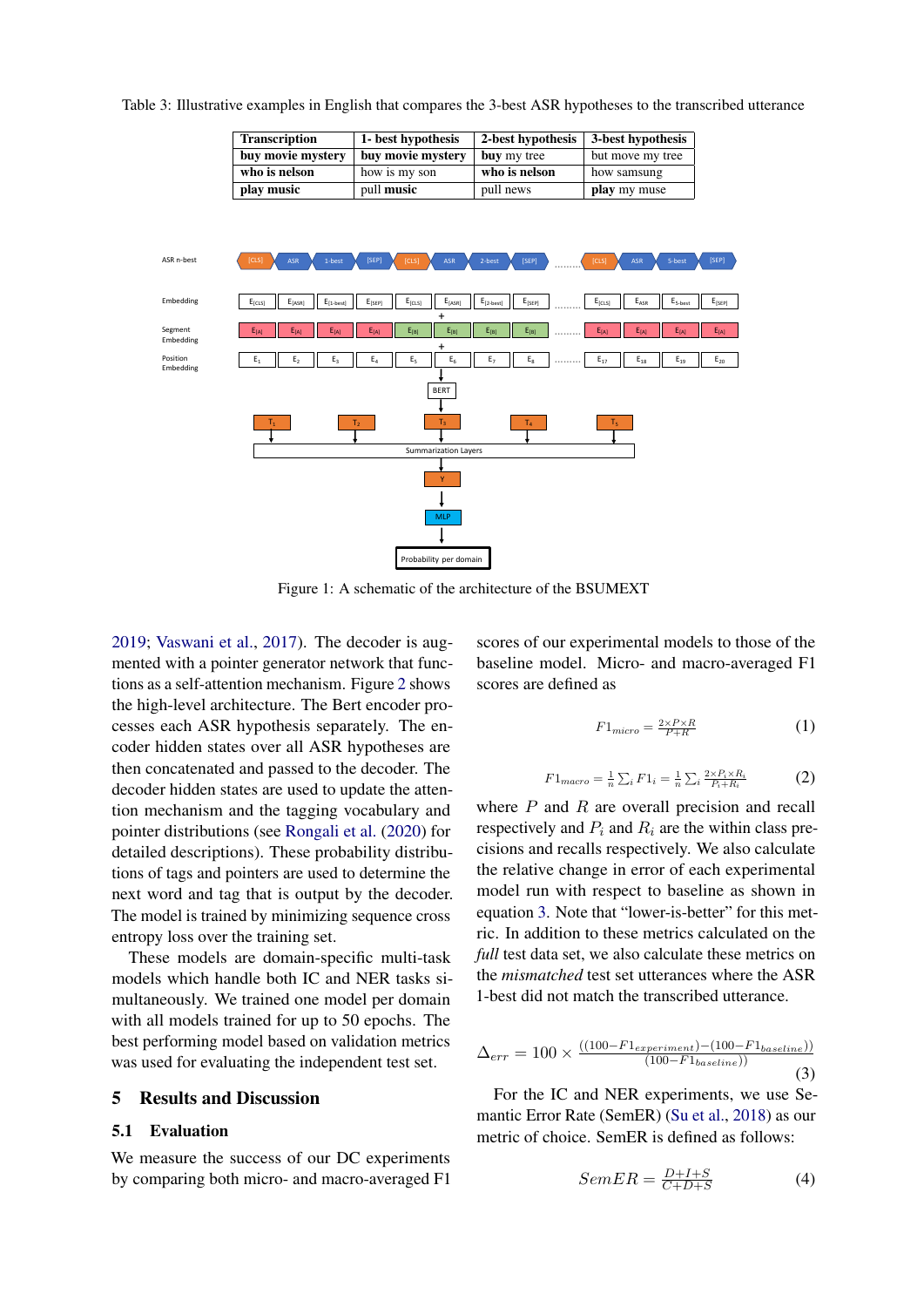<span id="page-5-0"></span>

Figure 2: A schematic of the sequence-to-sequence model with attention. Each ASR hypothesis is encoded separately. The encoder hidden states are then concatenated and passed to the decoder to have a cross-attention between encoder and decoder outputs over all ASR hypotheses.

<span id="page-5-2"></span>Table 4: Evaluation on the *full* and *mismatched* test sets for DC. Relative change in error rate ( $\Delta_{err}$ ) measured against baseline for each metric is shown in each succeeding column (negative is good).

|                   | <b>Full set</b>  |                  | <b>Mismatched set</b> |                  |
|-------------------|------------------|------------------|-----------------------|------------------|
| Model             | f1 micro         | f1 macro         | f1 micro              | f1_macro         |
|                   | $(\Delta_{err})$ | $(\Delta_{err})$ | $(\Delta_{err})$      | $(\Delta_{err})$ |
| German            |                  |                  |                       |                  |
| <b>BSUMEXT</b>    | $-1.60%$         | $-4%$            | $-5.40%$              | $-12%$           |
| <b>BSUMEXTABS</b> | $-7.20%$         | $-3.90\%$        | $-6.70%$              | $-2.30%$         |
| <b>Portuguese</b> |                  |                  |                       |                  |
| <b>BSUMEXT</b>    | $-12.60%$        | 4.90%            | $-6.30%$              | $-0.30%$         |
| <b>BSUMEXTABS</b> | $-15.50%$        | $-7.30\%$        | $-8.80%$              | $-7.40%$         |

where D=deletion, I=insertion, S=substitution and C=correct-slots. The Intent is treated as a slot in this metric and Intent error, considered as a substitution. We use the relative change in SemER with respect to the baseline model (equation [5\)](#page-5-1), both overall and per domain in order to evaluate the success of our models. Note that "lower-is-better" for relative change in SemER as well.

<span id="page-5-1"></span>
$$
\Delta_{sem} = 100 \times \frac{(SemER_{experiment} - SemER_{baseline})}{SemER_{baseline}} \tag{5}
$$

# 5.2 DC experiments

Table [4](#page-5-2) describes the performance of all the models defined in Section 4.1 on the full test set and the mismatched test set (see Section [3](#page-2-0) and Table [1\)](#page-3-0). The full test set enables us to understand the general performance improvement that can be achieved by using summarization models. Although utilizing the full ASR 5-best hypotheses might offer some

improvement even in cases where the ASR 1-best hypothesis is an exact match to the transcribed utterance, much more value-add is expected when using the ASR 5-best hypotheses in cases where there is a mismatch between the transcribed utterance and ASR 1-best. To study this use case, we use the mismatched test set.

We observed that a majority of F1 scores across all models for German exceeded their corresponding values in Portuguese. Our opportunity cost analysis showed that exact matches between the transcribed utterance and ASR 2-5-best for Portuguese are higher than for German (see Section [3.1\)](#page-2-2). This suggests that the German ASR model tends to perform better than the Portuguese ASR model. In this light, the smaller gains in relative change in error observed for German when compared to Portuguese are likely due to the German ASR model being superior and therefore leaving smaller room for improvement.

Figure [3](#page-7-1) displays the relative changes of each model against the baseline for each dataset. When considering micro-averaged F1 scores, the BSUMEXT and BSUMEXTABS models outperform the baseline in all cases, with the later out-performing the former. This shows that the use of ASR 5-best hypotheses can significantly improve overall classification for both language datasets. The BSUMEXTABS models also consistently out-perform the baseline on macro-averaged F1 scores, showing improvement in mean withinclass classification scores as well. This suggests that BSUMEXTABS with additional fine-tuning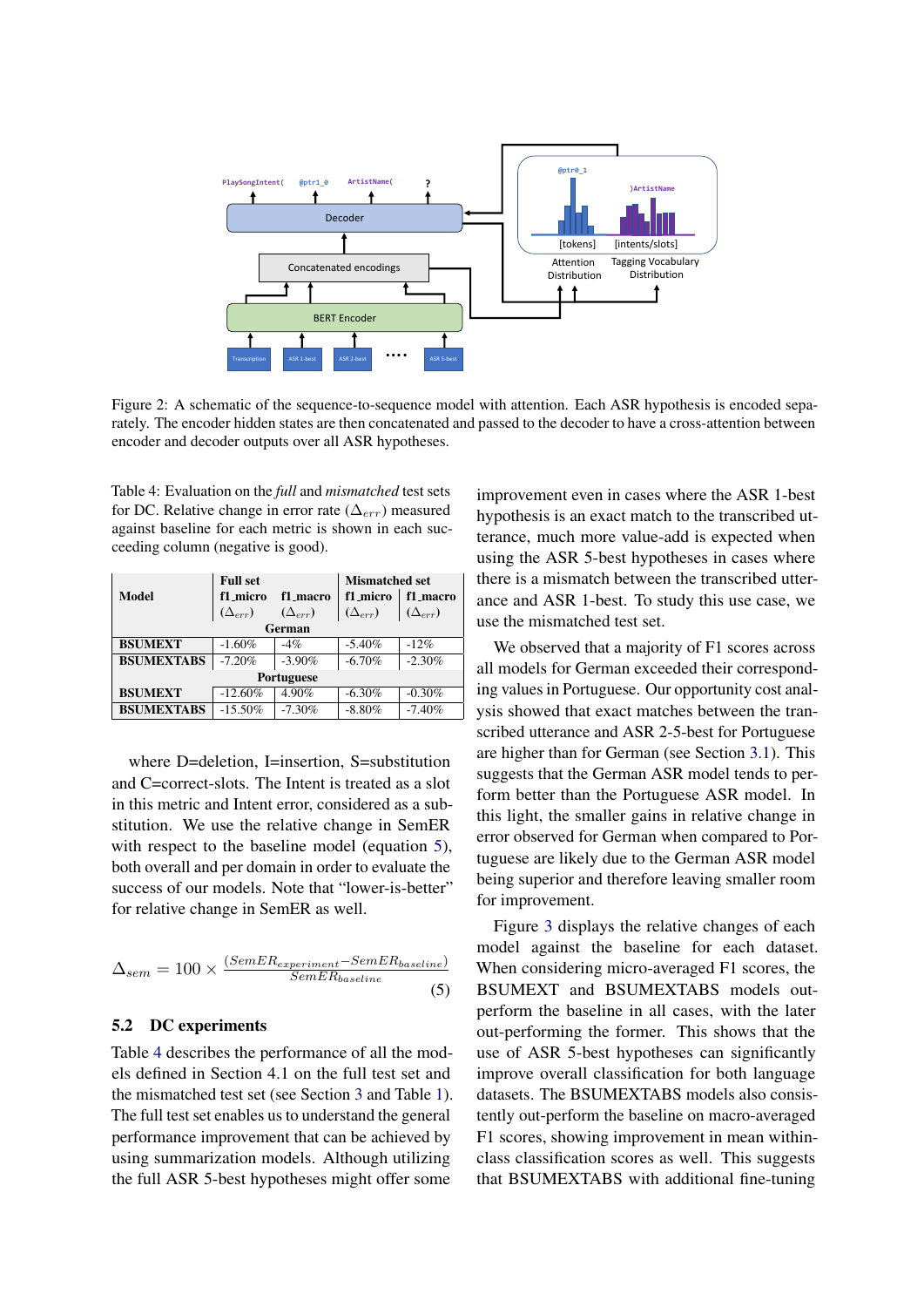on the abstractive task, is in general more successful at creating a firmer hypothesis for DC than the pure extractive summarization of BSUMEXT. For Portuguese, even with the relatively large percentage of exact matches available for extraction within its ASR 2-5 hypotheses (see Section 3), BSUMEXTABS consistently outperforms BSUMEXT across all metrics and datasets.

## 5.3 IC and NER experiments

Table [5](#page-6-0) describes the performance of all the models defined in Section [4.2](#page-3-2) on domain-level data from the full test set and the mismatched test set. As with the DC experiments, we use the full test set to understand the general overall performance improvement, and use the mismatched test set to identify improvement in cases where the ASR 1-best hypothesis is not an exact match to the transcribed utterance.

When evaluating the BERT\_S2S\_NBEST\_PTR model, we find that it tends improve performance specifically on the mismatched test set. For German, we find improved performance across every domain on the mismatched test set (see Table [5\)](#page-6-0) with an overall SemER improvement of 11.6% against baseline. However, we only observe improvement in three domains on the full set, while other domains show degradation in SemER. It is also interesting to note that the domains that improve also had low utterance counts. For Portuguese, testing on the mismatched test set yields improved performance across 17 out of 19 domains (see Table [5\)](#page-6-0) with an overall SemER improvement of 8.1% against baseline, while we see only three domains show improvement on the full test set. Our results suggest that the ASR 1-best hypothesis works well for IC/NER tasks. The noise added by additional hypotheses seem to degrade results in the general use case. However, the additional hypotheses tend to be very helpful in cases where the ASR model makes mistakes (i.e. mismatched set data where the ASR 1-best is not an exact match to the transcribed utterance).

Our full test set results show that the baseline model appears to be a better choice for the IC/NER tasks. However, if we could detect user utterances where the ASR model might have made a mistake in its top hypothesis, the ASR outputs (i.e. the set of all hypotheses) of these utterances could be channeled to a separate NLU model such as BERT S2S NBEST PTR, that could build a better

<span id="page-6-0"></span>Table 5: Joint evaluation on *full* and *mismatched* test sets for IC/NER tasks.  $\Delta_{sem}$  (%) is the relative change in SemER against baseline for each domain (negative is good).

| German        |                             |                                      |  |  |
|---------------|-----------------------------|--------------------------------------|--|--|
|               | <b>S2S_NBEST_PTR</b>        |                                      |  |  |
| <b>Domain</b> | Full Set $\Delta_{sem}$ (%) | Mismatched Set $\Delta_{sem}$ (%)    |  |  |
| domain A      | 14.79                       | $-14.16$                             |  |  |
| domain B      | 30.33                       | $-10.27$                             |  |  |
| domain C      | 25.25                       | $-5.83$                              |  |  |
| domain D      | 95.41                       | $-7.3$                               |  |  |
| domain E      | 16.38                       | $-12.68$                             |  |  |
| domain F      | 12.54                       | $-18.9$                              |  |  |
| domain G      | $-33.51$                    | $-23.2$                              |  |  |
| domain H      | 7.41                        | $-14.2$                              |  |  |
| domain I      | 12.96                       | $-25.2$                              |  |  |
| domain J      | 15.27                       | $-3.72$                              |  |  |
| domain K      | 32.02                       | $-7.42$                              |  |  |
| domain L      | 89.45                       | $-18.63$                             |  |  |
| domain M      | 643.85                      | $-15.95$                             |  |  |
| domain N      | 1.06                        | $-7.21$                              |  |  |
| domain O      | $-34.8$                     | $-25.02$                             |  |  |
| domain P      | 26.52                       | $-8.74$                              |  |  |
| domain Q      | 8.47                        | $-6.13$                              |  |  |
| domain R      | 69.35                       | $-13.76$                             |  |  |
| domain S      | 19.07                       | $-2.12$                              |  |  |
| domain T      | $-4.25$                     | $-10.93$                             |  |  |
| domain U      | 1.92                        | $-7.33$                              |  |  |
| Overall       | 19.17                       | $-11.64$                             |  |  |
| Portuguese    |                             |                                      |  |  |
| <b>Domain</b> | <b>S2S_NBEST_PTR</b>        |                                      |  |  |
|               | Full Set $\Delta_{sem}$ (%) | Mismatched Set $\Delta_{sem}$ $(\%)$ |  |  |
| domain A      | 2.89                        | $-14.11$                             |  |  |
| domain B      | 18.88                       | $-7.94$                              |  |  |
| domain C      | 46.86                       | $-14.7$                              |  |  |
| domain D      | 4.3                         | 3.16                                 |  |  |
| domain E      | $-12.54$                    | $-30.65$                             |  |  |
| domain F      | 5.87                        | $-18.89$                             |  |  |
| domain G      | 6.56                        | $-3.7$                               |  |  |
| domain H      | 24.64                       | $-2.57$                              |  |  |
| domain I      | 71.12                       | $-24.42$                             |  |  |
| domain J      | $-7.69$                     | $-10.03$                             |  |  |
| domain K      | 19.16                       | $-5.45$                              |  |  |
| domain L      | 11.15                       | $-9.97$                              |  |  |
| domain M      | 3.54                        | $-10.58$                             |  |  |
| domain N      | 48.85                       | $-10.15$                             |  |  |
| domain O      | $-30.38$                    | $-59.98$                             |  |  |
| domain P      | 6.84                        | $-12.29$                             |  |  |
| domain Q      | 0.11                        | $-15.66$                             |  |  |
| domain R      | 20.49                       | $-8.94$                              |  |  |
| domain V      | 1533.33                     | 47.62                                |  |  |
| Overall       | 106.58                      | $-8.09$                              |  |  |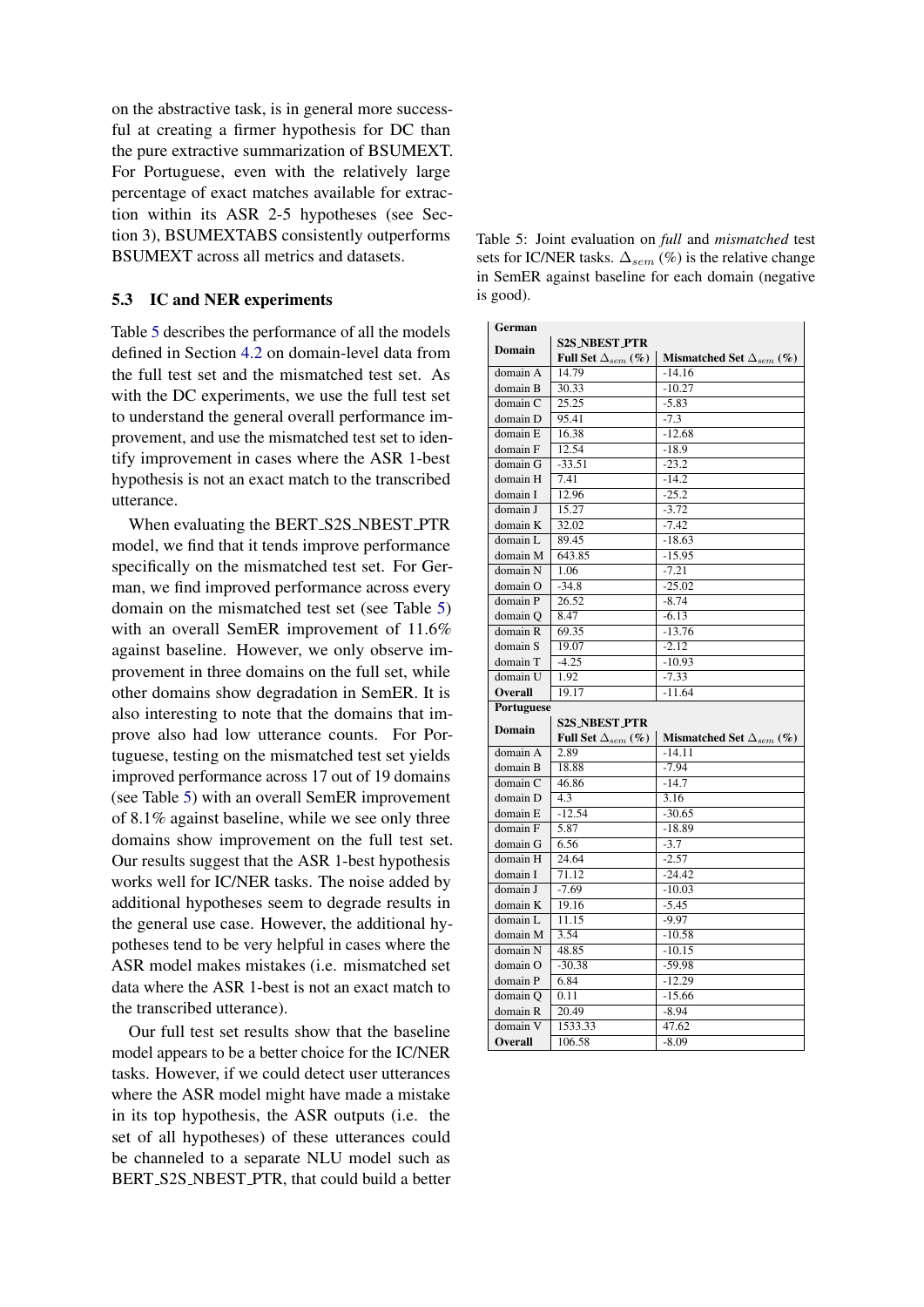<span id="page-7-1"></span>

Figure 3: Relative change in error rate measured against baseline for each metric on full and unmatched test sets for DC experiments.

hypothesis than the baseline and improve overall IC/NER performance.

We analyzed the confidence scores of our ASR models on the full and mismatched test set hypotheses to explore the possibility of detecting a mismatched set ASR output. For each ASR output we obtain the mean confidence score across all available hypotheses. We then compare the frequency distributions of the mean confidence scores in the full and mismatched test sets. Figure [4](#page-8-16) shows the resulting distributions for two example domains for each language dataset. We find that the full set shows a strong peak at high confidence scores while the mismatched set shows a more uniform distribution. The pronounced difference in distribution shape suggests that a thresholding mechanism based on the confidence score output by the ASR model (or a simple classifier trained on ASR outputs and scores) might be used to predict mismatched test set outputs with good confidence. Leveraging such a mechanism might enable the use of a second model such as BERT S2S NBEST PTR to improve performance in these mismatched cases, and in turn improve overall IC/NER performance.

## <span id="page-7-0"></span>6 Conclusions and future work

In this study, we explore the benefits of using ASR 5-best hypotheses for the NLU tasks in the German and Portuguese datasets. We explore several models to perform DC and IC/NER tasks and evaluate their performance against baseline models that use ASR 1-best. We find significant overall improvement in performance for the DC task. We also find significant improvement in performance of the jointly evaluated IC/NER tasks in cases where the ASR 1-best hypothesis is not an exact match to the transcribed utterance. For the DC task, our results suggest that the use of ASR 5-best helps produce better hypotheses and thereby greater improvements in the case of slight lower quality ASR models.

Our next steps will include exploring how different data splits based on ASR confidence scores might affect the sequence-to-sequence model performance. Furthermore, we will explore performance improvements in IC and NER tasks, using different model architectures and training schedules. We will also expand our study to a larger set of languages in order to understand how the use of multiple ASR hypotheses might affect languages with different lexical distributions. Languages which use multiple scripts (Japanese, Hindi, Arabic etc.) or which are more opaque and likely to have heterographs (e.g., "serial, "cereal") and those that have less standardized spelling systems (Hindi etc) are more likely to have ASR errors. They may have different levels of improvement with the use of ASR 5-best hypotheses and we hope to analyze this in our future work.

# Acknowledgments

We thank Saleh Soltan for extensive discussions on the BERTSUM model architecture and implementation as well as for creating the BERT embeddings and making them available for our use. We thank Xinyue Liu for valuable contributions to discussions on baselines and model optimization. We thank Mukund Harakere Sridhar for help with pretraining the original encoders, extensions of which were used in this work. We also thank Karolina Owczarzak, Chengwei Su and Wael Hamza for helpful discussions and advice on this work.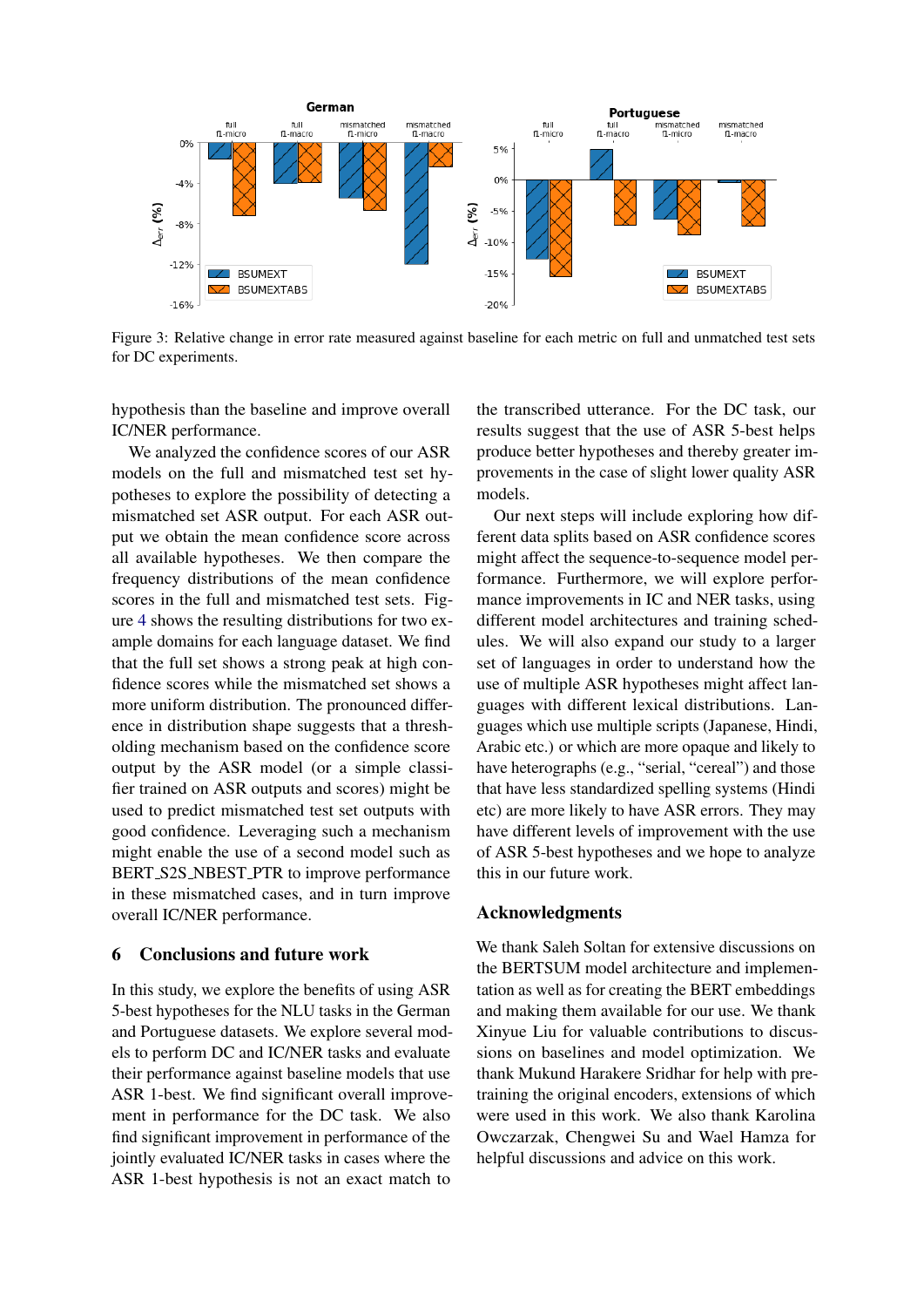<span id="page-8-16"></span>

Figure 4: Frequency distributions of mean confidence score across all available hypotheses for each data point in *full* and *mismatched* test sets. We show results for only two domains for each language due to space limitations. The distributions show similar shape across all domains within each language dataset.

# References

- <span id="page-8-6"></span>Jianpeng Cheng and Mirella Lapata. 2016. [Neural](http://arxiv.org/abs/1603.07252) [summarization by extracting sentences and words.](http://arxiv.org/abs/1603.07252) *CoRR*, abs/1603.07252.
- <span id="page-8-3"></span>Jacob Devlin, Ming-Wei Chang, Kenton Lee, and Kristina Toutanova. 2019. [BERT: Pre-training of](https://doi.org/10.18653/v1/N19-1423) [deep bidirectional transformers for language under](https://doi.org/10.18653/v1/N19-1423)[standing.](https://doi.org/10.18653/v1/N19-1423) In *Proceedings of the 2019 Conference of the North American Chapter of the Association for Computational Linguistics: Human Language Technologies, Volume 1 (Long and Short Papers)*, pages 4171–4186, Minneapolis, Minnesota. Association for Computational Linguistics.
- <span id="page-8-9"></span>Yue Dong, Yikang Shen, Eric Crawford, Herke van Hoof, and Jackie Chi Kit Cheung. 2018. [Bandit-](https://doi.org/10.18653/v1/D18-1409)[Sum: Extractive summarization as a contextual ban](https://doi.org/10.18653/v1/D18-1409)[dit.](https://doi.org/10.18653/v1/D18-1409) In *Proceedings of the 2018 Conference on Empirical Methods in Natural Language Processing*, pages 3739–3748, Brussels, Belgium. Association for Computational Linguistics.
- <span id="page-8-15"></span>Arash Einolghozati, Panupong Pasupat, Sonal Gupta, Rushin Shah, Mrinal Mohit, Mike Lewis, and Luke Zettlemoyer. 2019. [Improving semantic parsing for](http://arxiv.org/abs/1902.06000) [task oriented dialog.](http://arxiv.org/abs/1902.06000) *CoRR*, abs/1902.06000.
- <span id="page-8-1"></span>Ge Gao, Eunsol Choi, Yejin Choi, and Luke Zettlemoyer. 2018. [Neural metaphor detection in context.](http://arxiv.org/abs/1808.09653) *CoRR*, abs/1808.09653.
- <span id="page-8-12"></span>Sebastian Gehrmann, Yuntian Deng, and Alexander Rush. 2018. [Bottom-up abstractive summarization.](https://doi.org/10.18653/v1/D18-1443) In *Proceedings of the 2018 Conference on Empirical Methods in Natural Language Processing*, pages 4098–4109, Brussels, Belgium. Association for Computational Linguistics.
- <span id="page-8-14"></span>S. Gupta, Rushin Shah, Mrinal Mohit, A. Kumar, and M. Lewis. 2018. Semantic parsing for task oriented dialog using hierarchical representations. In *EMNLP*.
- <span id="page-8-2"></span>Mingda Li, Weitong Ruan, Xinyue Liu, Luca Soldaini, W. Hamza, and Chengwei Su. 2020. Improving spoken language understanding by exploiting asr n-best hypotheses. *ArXiv*, abs/2001.05284.
- <span id="page-8-13"></span>Wei Li, Xinyan Xiao, Yajuan Lyu, and Yuanzhuo Wang. 2018. [Improving neural abstractive document sum](https://doi.org/10.18653/v1/D18-1205)[marization with explicit information selection mod](https://doi.org/10.18653/v1/D18-1205)[eling.](https://doi.org/10.18653/v1/D18-1205) In *Proceedings of the 2018 Conference on Empirical Methods in Natural Language Processing*, pages 1787–1796, Brussels, Belgium. Association for Computational Linguistics.
- <span id="page-8-4"></span>Yang Liu. 2019. [Fine-tune BERT for extractive sum](http://arxiv.org/abs/1903.10318)[marization.](http://arxiv.org/abs/1903.10318) *CoRR*, abs/1903.10318.
- <span id="page-8-5"></span>Yang Liu and Mirella Lapata. 2019. [Text sum](http://arxiv.org/abs/1908.08345)[marization with pretrained encoders.](http://arxiv.org/abs/1908.08345) *CoRR*, abs/1908.08345.
- <span id="page-8-7"></span>Ramesh Nallapati, Feifei Zhai, and Bowen Zhou. 2016a. [Summarunner: A recurrent neural network](http://arxiv.org/abs/1611.04230) [based sequence model for extractive summarization](http://arxiv.org/abs/1611.04230) [of documents.](http://arxiv.org/abs/1611.04230) *CoRR*, abs/1611.04230.
- <span id="page-8-11"></span>Ramesh Nallapati, Bowen Zhou, Cicero dos Santos, Çağlar Gul‡lçehre, and Bing Xiang. 2016b. [Abstractive text summarization using sequence-to](https://doi.org/10.18653/v1/K16-1028)[sequence RNNs and beyond.](https://doi.org/10.18653/v1/K16-1028) In *Proceedings of The 20th SIGNLL Conference on Computational Natural Language Learning*, pages 280–290, Berlin, Germany. Association for Computational Linguistics.
- <span id="page-8-10"></span>Shashi Narayan, Shay B. Cohen, and Mirella Lapata. 2018a. [Don't give me the details, just the summary!](https://doi.org/10.18653/v1/D18-1206) [topic-aware convolutional neural networks for ex](https://doi.org/10.18653/v1/D18-1206)[treme summarization.](https://doi.org/10.18653/v1/D18-1206) In *Proceedings of the 2018 Conference on Empirical Methods in Natural Language Processing*, pages 1797–1807, Brussels, Belgium. Association for Computational Linguistics.
- <span id="page-8-8"></span>Shashi Narayan, Shay B. Cohen, and Mirella Lapata. 2018b. [Ranking sentences for extractive summariza](https://doi.org/10.18653/v1/N18-1158)[tion with reinforcement learning.](https://doi.org/10.18653/v1/N18-1158) In *Proceedings of the 2018 Conference of the North American Chapter of the Association for Computational Linguistics: Human Language Technologies, Volume 1 (Long Papers)*, pages 1747–1759, New Orleans, Louisiana. Association for Computational Linguistics.
- <span id="page-8-0"></span>Ashwin Ram, Rohit Prasad, Chandra Khatri, Anu Venkatesh, Raefer Gabriel, Qing Liu, Jeff Nunn, Behnam Hedayatnia, Ming Cheng, Ashish Nagar, Eric King, Kate Bland, Amanda Wartick, Yi Pan, Han Song, Sk Jayadevan, Gene Hwang, and Art Pettigrue. 2018. [Conversational AI: the science behind](http://arxiv.org/abs/1801.03604) [the alexa prize.](http://arxiv.org/abs/1801.03604) *CoRR*, abs/1801.03604.